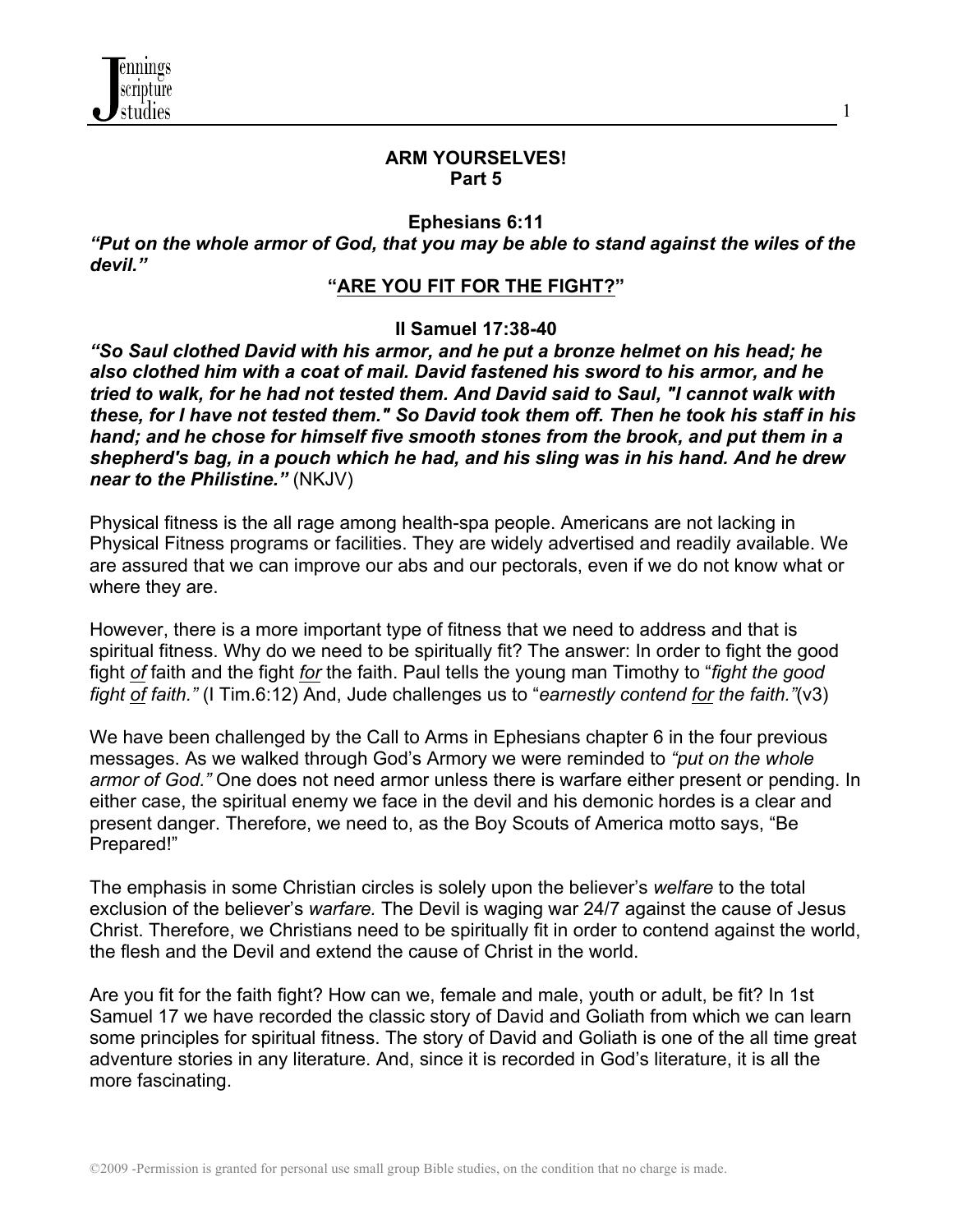On one of my trips to Israel, I was delighted when our guide took us to the Valley of Elah where David and Goliath met. I stood there by the brook in the valley and let my imagination recreate the confrontation between David and Goliath.

I imagined that giant of a man appearing and opposite him a youthful boy, dressed in a shepherd's tunic, carrying a staff and a slingshot and wearing sandals. Being there on the site enhanced the story for me. The sacred record graphically relates what happened next: David, *"chose him five smooth stones out of the brook, and put them in a shepherd's bag"* and *"David triumphed over the Philistine with a sling and a stone; without a sword in his hand he struck down the Philistine and killed him."* (1 Sam 17:40 & 50)

Who would not be intrigued by the encounter of a shepherd boy with a slingshot going up against an evil 9 foot giant? *"He was a giant of a man, this Philistine from Gath. He wore a bronze helmet, a two-hundred-pound coat of armor, bronze leggings, and carried a bronze javelin several inches thick, tipped with a twenty-five-pound iron spearhead, and his armorbearer walked ahead of him with a huge shield."* (I Sam. 17:4-7 TLB)

The Philistines and the Israelites, facing each other that day, assumed that this contest between the fair headed lad and the fearfully large man would be over before it started. However, they miscalculated. It is always an error in judgment when you leave God out of your calculations.

You know how the fight went: the giant was so big David could not miss! Before long he was stone dead. You could say he got rocked and lost his head! On Goliath's tombstone could have been written: "*Pride goes before a fall*."

From this story let us glean the following principles that are essential for all who fight the good fight of faith. First,

## **I. BE OBEDIENT IN THE MOST MENIAL TASKS.**

David's father sent him on an errand. David obeyed. Here is the account: "*One day Jesse said to David, "Take this bushel of roasted grain and these ten loaves of bread to your brothers. Give this cheese to their captain and see how the boys are getting along; and bring us back a letter from them! ….. Saul and the Israeli army were camped at the valley of Elah…. So David left the sheep with another shepherd and took off early the next morning with the gifts."* (1 Sam. 17:17-20 TLB)

David went because he was sent on a mission by his father to learn of the welfare of his brothers and to take them food. That was a comparatively simple thing to do. David was happy to be an obscure shepherd and an errand boy. His lot in life at this time was perhaps not as glamorous and public as being a soldier in Saul's army like his brothers.

There are many who want to be known as giant killers but few who are willing to be known for doing small deeds. There are those who want to do only big things. Menial tasks are below them. They want only to do things that will bring them fame and fortune.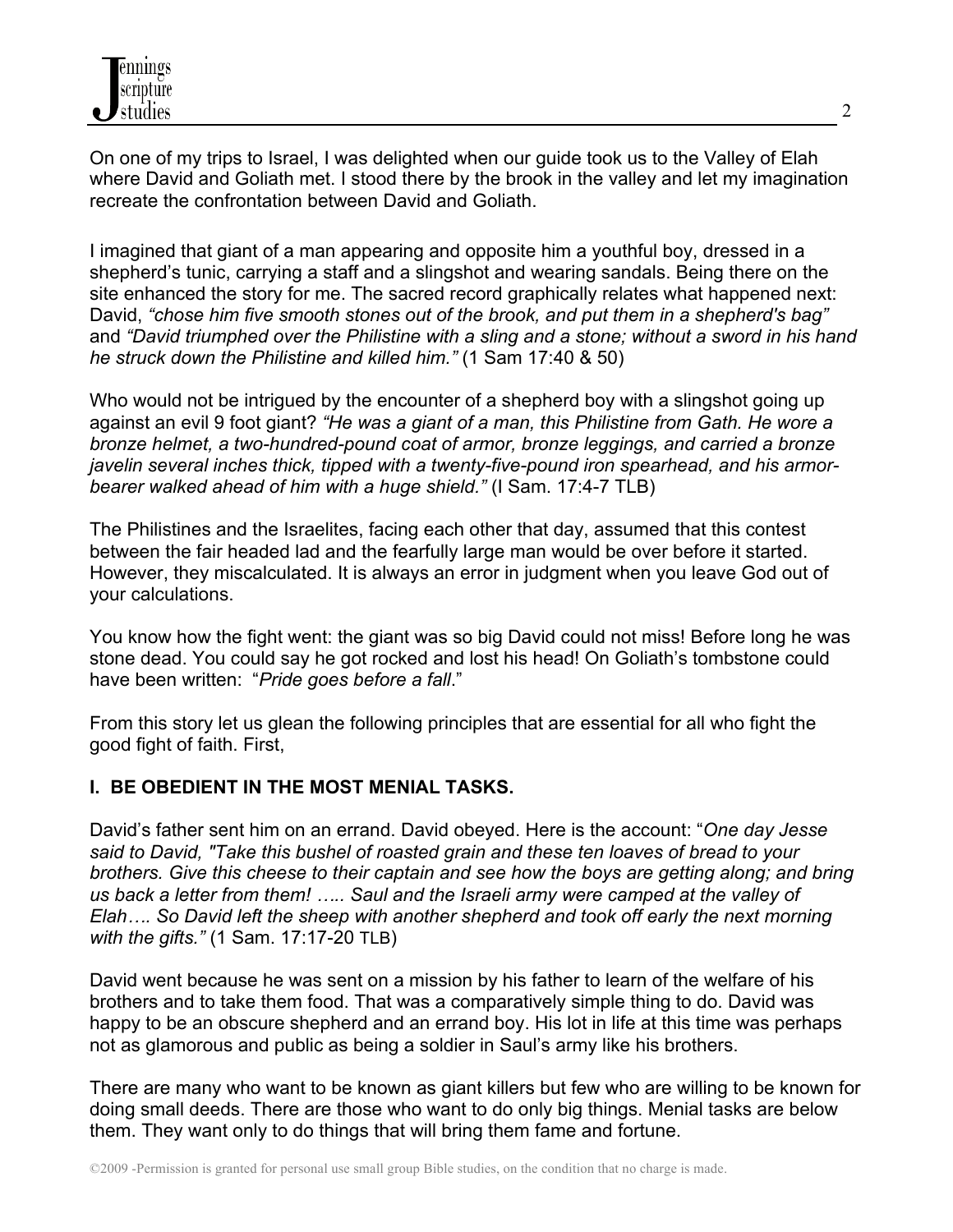In the parable of the talents in Matthew chapter 25, Jesus told of a master who commended his servant in these words: *"Well done, you good and faithful servant: you have been faithful over a few things, I will make you ruler over many things."*

Richard Nixon was driven from the office of President of the United States in shame and upon leaving that office said these self-condemning words: "We did the big things rather well." It was not the big things that ruined him but it was the little behind the scenes things that brought him down.

David did not go to the Elah Valley looking for giants. He obediently went on a simple, nonglamorous mission to serve others and it was while performing that menial task that he met Goliath. A life of acceptable service and assured victory begins with little obediences. That is the first requirement for spiritual fitness. Second,

# **II. CHOOSE GOD'S SIDE EARLY IN LIFE.**

David delivered the food to his brothers and then observed as Goliath made his daily challenge to the Israeli army. He was infuriated that this heathen giant was allowed to go unchallenged. David said to Captain Saul: *"Don't worry about a thing," David told him. "I'll take care of this Philistine!" "Don't be ridiculous!" Saul replied. "How can a kid like you fight with a man like him? You are only a boy, and he has been in the army since he was a boy!"*  (1 Sam. 17:32-33 TLB)

*"A kid ….only a boy*" Saul said. But what a boy! Humanly speaking this confrontation was a no brainer. A mere boy without armor fighting two well armed and experienced soldiers. Yes, two: the giant *and* his armor bearer! Read again: *"He* (Goliath) *wore a bronze helmet, a twohundred-pound coat of mail, bronze leggings, and carried a bronze javelin several inches thick, tipped with a twenty-five-pound iron spearhead, and his armor-bearer walked ahead of him with a huge shield."* (v. 4 TLB)

This was a suicide mission David was on – unless David had some secret weapon. And he did have! Notice David's boldness: "*Goliath walked out toward David with his shield-bearer ahead of him, sneering in contempt at this nice little red-cheeked boy! "Am I a dog," he roared at David, "that you come at me with a stick?" And he cursed David by the names of his gods. "Come over here and I'll give your flesh to the birds and wild animals," Goliath yelled. David shouted in reply, "You come to me with a sword and a spear, but I come to you in the name of the Lord of the armies of heaven and of Israel - the very God whom you have defied. Today the Lord will conquer you, and I will kill you and cut off your head; and then I*  will give the dead bodies of your men to the birds and wild animals, and the whole world will *know that there is a God in Israel! And Israel will learn that the Lord does not depend on weapons to fulfill his plans - he works without regard to human means! He will give you to us!"* (vs. 41-47 TLB)

Goliath was bigger than Shaq, the basketball player! And here was a boy with a slingshot who aspired to be a giant killer. I imagine that there was laughter in both armies as the soldiers looked out and saw a midget compared to the monster!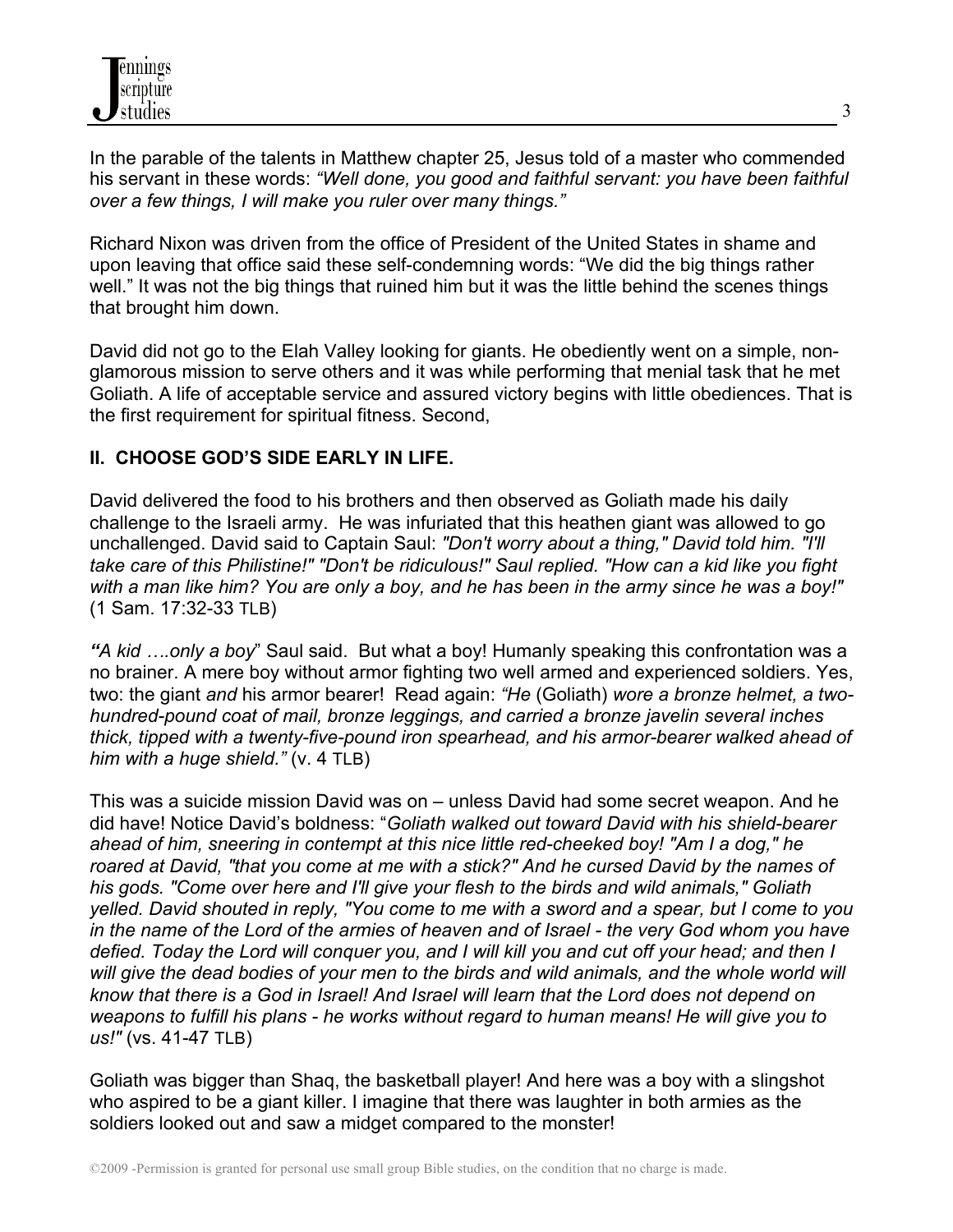Do you remember why Saul was King? Saul was king because he was, as 1 Sam 9:2 says, *"An impressive young man without equal among the Israelites - a head taller than any of the others."* (NIV) The people chose Saul based upon his physical stature. However in I Sam. 16, when Samuel, obeying God's instructions, went to anoint Saul's replacement as King, God said, *"Don't judge by a man's face or height, .... I don't make decisions the way you do! Men judge by outward appearance, but I look at a man's thoughts and intentions."* (1 Sam 16:7 TLB) One does not have to be a giant physically to fight in God's army.

David had no physical characteristics that commended him as a gladiator. By comparison he was not a physical giant but he was a spiritual giant. David's unseen power was the God whom Goliath defied. He made his boast in the Lord. He knew the truth of Zech. 4:6 that it is *"Not by might nor by power, but by my Spirit, says the LORD Almighty."*

God is the Great Equalizer. He chooses differently from who and what man chooses. 1 Cor. 1:26-28 puts it like this: "*For you see your calling, brethren, that not many wise according to the flesh, not many mighty, not many noble, are called. But God has chosen the*  foolish things of the world to put to shame the wise, and God has chosen the weak things of *the world to put to shame the things which are mighty."* (NKJV)

David was not physically a giant but he was spiritually a giant. The youngest son of Jesse may have been too young to be in Saul's army but he qualified for God's army. Let us learn this: One does not have to be a physical giant to fight anti-God giants! When you are spiritually strong you have nothing to fear. Remember this principle: *"For the weapons of our warfare are not carnal but mighty in God for pulling down strongholds."* (2 Cor 10:4 NKJV)

God's armor, which is catalogued in Ephesians chapter 6, is a "one size fits all" armor. You do not have to wait until you are an adult to wage spiritual warfare. Choose God's side early in life, put on the "*whole armor of God*" and *"stand against the schemes of Satan."* 

## **III. BE PREPARED FOR UNEXPECTED CHALLENGES.**

*"So David left the sheep with another shepherd and took off early the next morning with the gifts. He arrived at the outskirts of the camp just as the Israeli army was leaving for the battlefield with shouts and battle cries. Soon the Israeli and Philistine forces stood facing each other, army against army. David left his luggage with a baggage officer and hurried out to the ranks to find his brothers. As he was talking with them, he saw Goliath the giant step out from the Philistine troops and shout his challenge to the army of Israel. As soon as they saw him the Israeli army began to run away in fright. "Have you seen the giant?" the soldiers were asking. "He has insulted the entire army of Israel. David said, "Who is this heathen Philistine, anyway that he is allowed to defy the armies of the living God?"* (1 Sam. 17:20-27 TLB)

When David left home that morning to take bread to his brothers, little did he know that performing that simple task would result in a life changing experience. His life would never be the same after that day for as he arrived at the battlefront.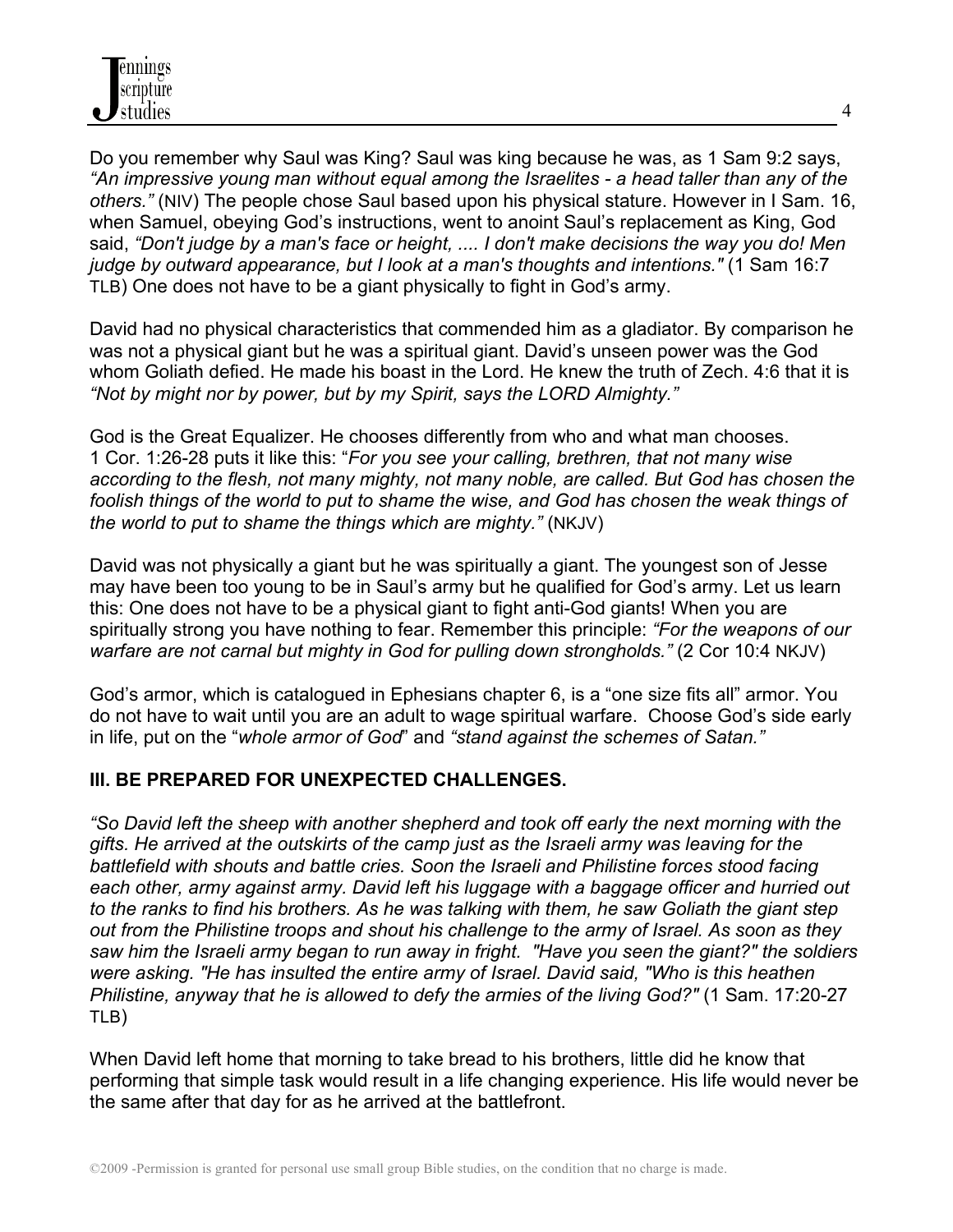

David discovered two challenges: the challenge of opposition and the challenge of opportunity.

# **A. The Challenge of Opposition.**

The motto of the Boy Scouts of America is: "Be Prepared." The Christian soldier must be prepared for the unexpected. Walking by faith does not exempt us from opposition. Upon his arrival David discovered a standoff between the Philistine army and the Israeli army because of the challenge from Goliath for a man to come out and fight him. David was not a professional soldier like his brothers but he was not daunted by Goliath's threats.

Some Christians are unnerved by opposition. They are naïve and certainly not realistic. Jesus promised that *"In this world you will have trouble. But take heart! I have overcome the world."* (John 16:33)

And Paul, in writing to the Philippians, said, "*Whether I come and see you or only hear about you in my absence, I will know that you stand firm in one spirit, contending as one man for the faith of the gospel without being frightened in any way by those who oppose you."* (Phil. 1:27-28)

Obedience to God will eventually result in opposition from the Devil. Be prepared! However, opposition can lead to…..

## **B. The Challenge Of Opportunity.**

David's simple errand to take food to his soldier brothers suddenly became a turning point in his life. His zeal for God was enflamed when a heathen giant of a man insulted Israel's God. When David was unexpectedly confronted with an opportunity to strike a blow for God he responded in faith. Consequently:

- Although he was the least among his brothers, that day David became 10 feet tall;
- He who fed his brothers also felled a giant:
- The shepherd became a soldier;
- An errand boy become a giant killer;
- He seized the unexpected opportunity, not for self-glory but for the glory of God!

Howard Hendricks wrote in *Taking A Stand,* "We are all faced with a series of great opportunities brilliantly disguised as unsolvable problems." The cartoon character Pogo, said in one of the strips, "Gentlemen, we are surrounded by insurmountable opportunities."

"Unsolvable problems" and "insurmountable opportunities," both are unexpected challenges. But that is the life of faith. What an exciting life! Want to serve God? Are you prepared for obedience, opposition, opportunities? If not, you are not fit for the fight!

The  $4<sup>th</sup>$  lesson about spiritual fitness that we can take from this story is: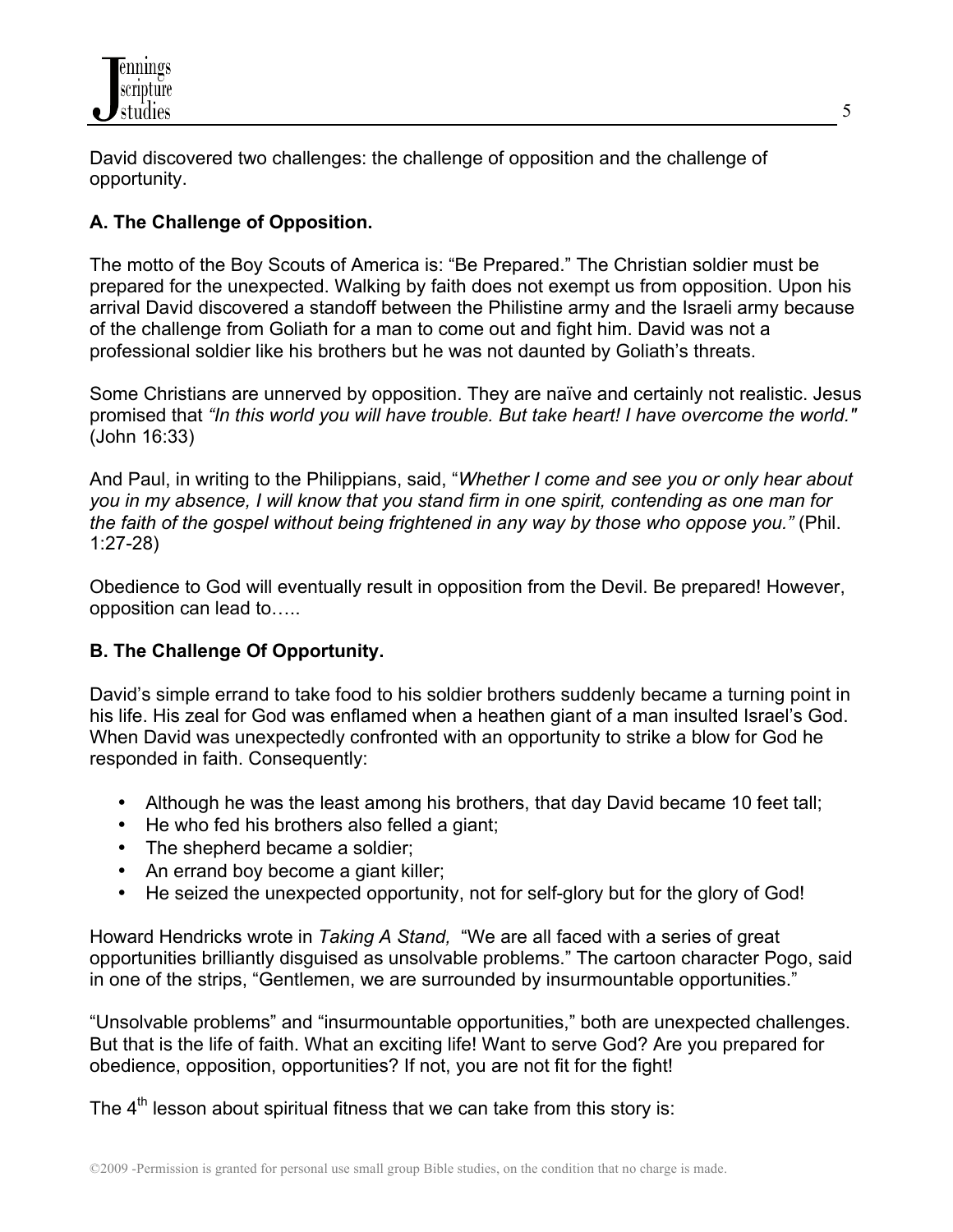# **IV. DO NOT BE DETERRED OR DISCOURAGED BY FAMILY OR FRIENDS**.

The Living Bible puts the developments in everyday English: *"But when David's oldest brother, Eliab, heard David talking like that, he was angry. "What are you doing around here, anyway?" he demanded."What about the sheep you're supposed to be taking care of?I know what a cocky brat you are; you just want to see the battle!"* (I Sam. 17:28) The conversation continued: *"Don't worry about a thing," David told him. "I'll take care of this Philistine!" "Don't be ridiculous!" Saul replied. "How can a kid like you fight with a man like him? You are only a boy, and he has been in the army since he was a boy!" But David persisted. "When I am taking care of my father's sheep," he said, "and a lion or a bear comes and grabs a lamb from the flock, I go after it with a club and take the lamb from its mouth. If it turns on me, I catch it by the jaw and club it to death. I have done this to both lions and bears, and I'll do it to this heathen Philistine too, for he has defied the armies of the living God! The Lord who saved me from the claws and teeth of the lion and the bear will save me from this Philistine!"* (1 Sam. 17:32-37 TLB)

When undertaking a task for the glory of God, do not depend upon human understanding or support. There are encouragers, may their tribe increase! However, I have found that the discouragers outnumber the encouragers. And sometimes those closest to us discourage us the most. This should be no surprise for Jesus warned that *"a man's enemies will be those of his own household."* (Matt 10:36) I thank God that those in my own household have been great encouragers, but it is not always that way in some families, unfortunately.

David was rebuked by his older brother. "*But when David's oldest brother, Eliab, heard David talking like that, he was angry. "What are you doing around here, anyway?"* (v.28) It's the Big Brother Syndrome. David's big brother was a pessimist. What's the difference between an optimist and a pessimist? It has been said that "An optimist invented the airplane, a pessimist invented the parachute." Eliab was thinking about bailing out while David was thinking about air-mailing a rock! Did you notice that David's big brother had not volunteered to take on Goliath? Eliab's anger was in part because if David succeeded Eliab would look bad. However, the big brother's anger did not deter David.

Then Captain Saul tried to discourage David. He said, in, *"Don't be ridiculous!.....How can a kid like you fight with a man like him? You are only a boy, and he has been in the army since he was a boy!"* (v.33)Did that discourage David? No! *"But David persisted."* (v.34)He went on to say, *"Don't worry about a thing," David told him. "I'll take care of this Philistine!"* 

I love that! *"David persisted."* If you are going to be an overcomer living for God and fighting the good fight of faith you must be possessed by a conviction, a tenacity that propels, impels and compels you to obey your most holy instincts in spite of the nay-sayers be they family, friend or foe!

# **V. MAKE SURE YOUR MOTIVES ARE PURE**.

Why would a shepherd boy, on a mission to carry food to his soldier brothers, insert himself into their fight? The answer is in verses 28 & 29 where we read that his older brother, Eliab, impugned David's motives with these words: *"I know your pride and the insolence of your*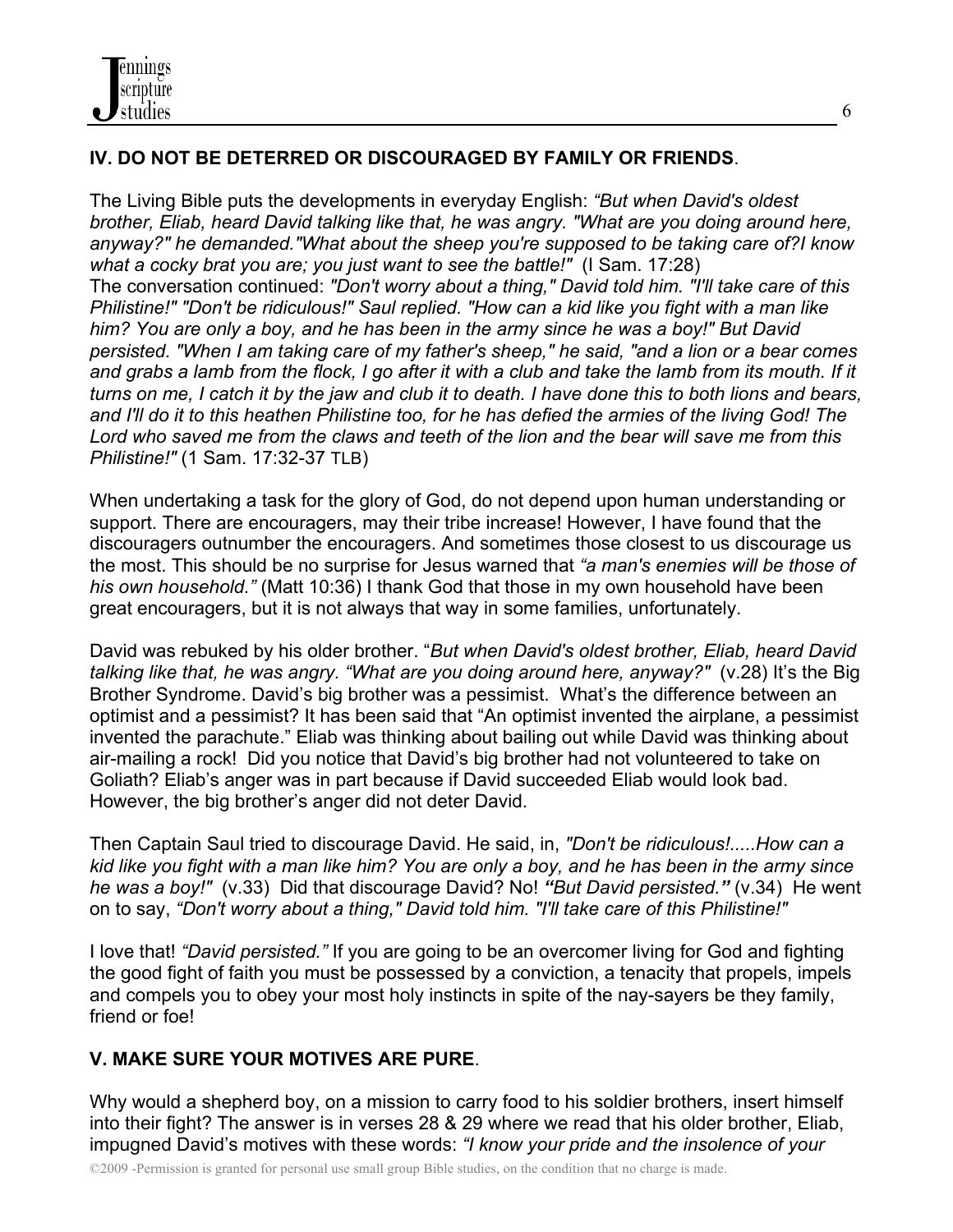*heart, for you have come down to see the battle."* (v. 28) David replies in v. 29 with these powerful words: "*Is there not a cause?"* (NKJV) Remember those words, *"Is there not a cause?"* Those words reveal that David's motive for getting involved was pure.

What was the *"cause*" of which David spoke? Was it not the preservation and the perpetuation of God's Kingdom Israel? Was it not Israel's God and God's Israel being insulted by the heathen Philistines and their champion Goliath? Yes!

When David arrived on the scene we read that the Israeli army was cowering before Goliath and the Philistines. Goliath had spewed his venom against Israel in these words: *"I defy the armies of Israel this day; give me a man, that we may fight together." When Saul and all Israel heard these words of the Philistine, they were dismayed and greatly afraid".* (v.10-11 NKJV) "*And all the men of Israel, when they saw the man, fled from him and were dreadfully afraid."* (v. 24 NKJV)

Furthermore, when David walked out to confront Goliath he said, *"I come to you in the name of the LORD of hosts, the God of the armies of Israel, whom you have defied.*' (v. 45) What was the cause that motivated David? It was the cause of:

- Righteousness vs. unrighteousness;
- Truth vs. error;
- God's crowd vs. the Devil's crowd:
- God's cause vs. the Devil's cause.

Think about these famous words from Teddy Roosevelt, *"The credit belongs to the man who is actually in the arena …. who does actually try to do the deed; who knows the great enthusiasm, the great devotion, and spends himself in a worthy cause; who, at the worst, if he fails, at least fails while daring greatly.*"

David dared greatly. He was jealous for the right cause and was willing to spend himself in that cause. Are we? What are we willing to risk for the right cause of Jesus Christ and His church even if we have to stand alone?

# **VI. HAVE SENSE ENOUGH TO KNOW WHEN NOT TO GO.**

When Saul grudgingly gave David approval to accept Goliath's invitation to come out and fight, Saul encumbered David by insisting that he wear his, Saul's, armor. This is what Saul did: *"Then Saul dressed David in his own tunic. He put a coat of armor on him and a bronze helmet on his head. David fastened on his sword over the tunic and tried walking around, because he was not used to them. "I cannot go in these," he said to Saul, "because I am not used to them." So he took them off."* (I Sam. 17:38-39 NIV)

*"I cannot go in these."* Saul's armor did not fit David. It was out of character for David to wear such equipment. Wouldn't a shepherd look ridiculous in such garb? David had sense enough to know when and how not to go into the fight. He knew not to go in another's uniform using unfamiliar weapons.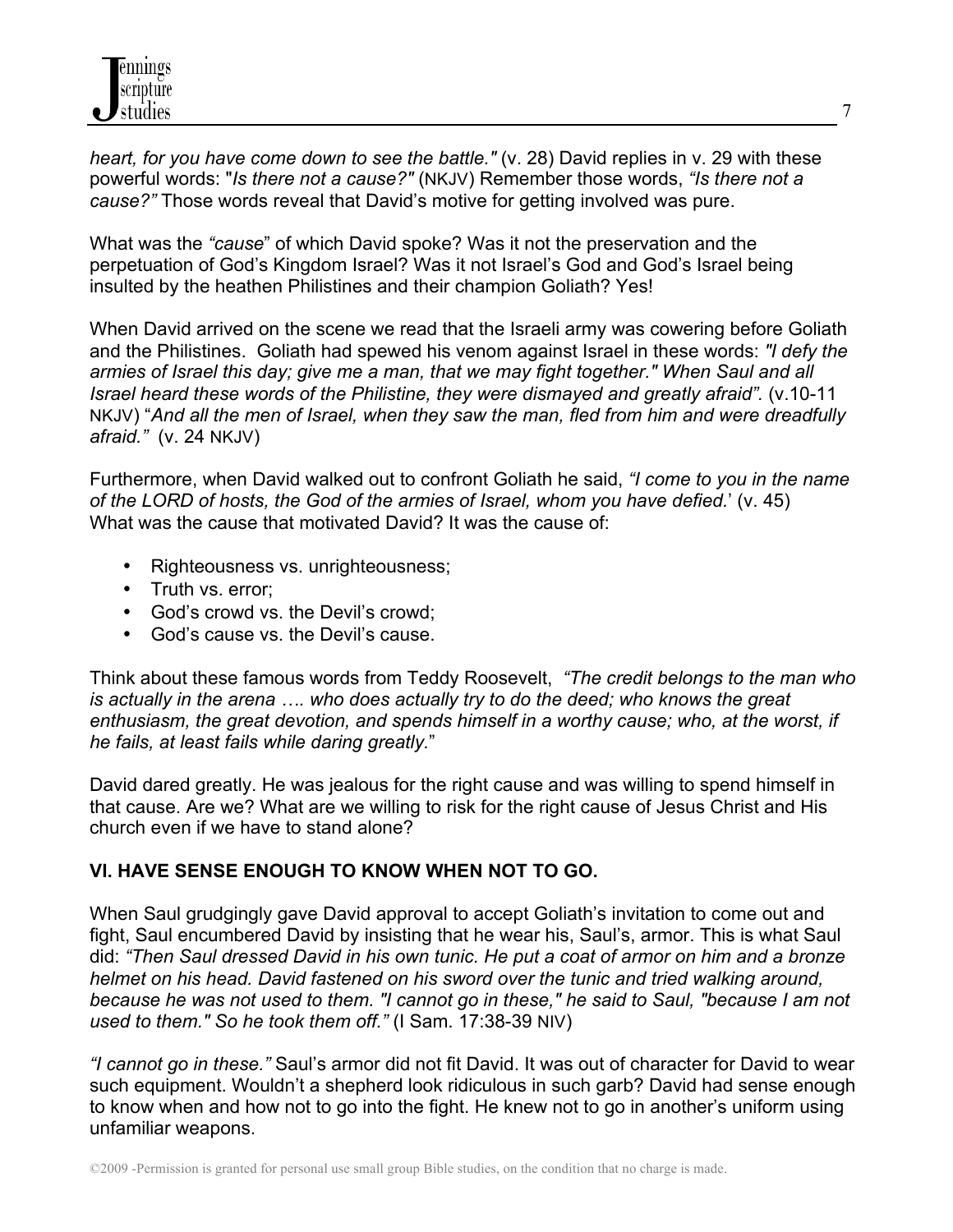God uses that which is innate to us, the talents and tools with which we are acquainted. Use the equipment and abilities that are native to you and if you have the opportunity to acquire additional abilities, use them also for the glory of God. Use that which is distinctively and uniquely your own. Use your own God given convictions, abilities, values, goals.

There is no evidence that God expects a plumber to perform brain surgery. As a shepherd, David was adept at using a slingshot to ward off animals that would harm the sheep. Slings and stones were his offensive weapons and who would argue that he was not a straight stone slinger?

Hear what David said to Goliath as he approached him: *"All those gathered here will know that it is not by sword or spear that the LORD saves; for the battle is the LORD's, and he will give all of you into our hands."* (v. 47) David's confidence was in the Lord. He had sense enough to change garb before he charged Goliath. He knew when not to go. And now, the concluding lesson:

## **VII. DEPEND UPON GOD AND PRAISE HIM FOR EVERY VICTORY WON.**

*David said to Goliath, "I come to you in the name of the LORD of hosts, the God of the armies of Israel, whom you have defied. This day the LORD will deliver you into my hand …… Then all this assembly shall know that the LORD does not save with sword and spear; for the battle is the LORD's, and He will give you into our hands."* (1 Sam 17:45-47 NKJV)

There is no way to explain David's victory over Goliath apart from God's enablement. David knew this and credits God before the fatal blow is struck. Whoever would have thought that Jesse's son, the harp playing musician, would have the audacity to confront and kill a giant madman?

Something must have been going on between God and David while he was out in the fields around Bethlehem tending sheep. And there was! David was communicating with God and God with David. How do I know? Read the songs David wrote. The Psalms of David prove that David was a God-seeker. His songs are replete with God praise. He had no problem praising in public because he practiced in private. Psalm 27 is a good example:

*"The LORD is my light and my salvation; Whom shall I fear? The LORD is the strength of my life; Of whom shall I be afraid? When the wicked came against me To eat up my flesh, My enemies and foes, They stumbled and fell. Though an army may encamp against me, My heart shall not fear; Though war should rise against me, In this I will be confident. One thing I have desired of the LORD, That will I seek: That I may dwell in the house of the LORD all the days of my life, To behold the beauty of the LORD, And to inquire in His temple. For in the time of trouble He shall hide me in His pavilion; In the secret place of His tabernacle He shall hide me; He shall set me high upon a rock. And now my head shall be lifted up above my enemies all around me; Therefore, I will offer sacrifices of joy in His tabernacle; I will sing, yes, I will sing praises to the LORD."* (Psalm 27:1-6 NKJV)

So David was victorious and he gave the praise and glory to God. He did not, like Goliath,